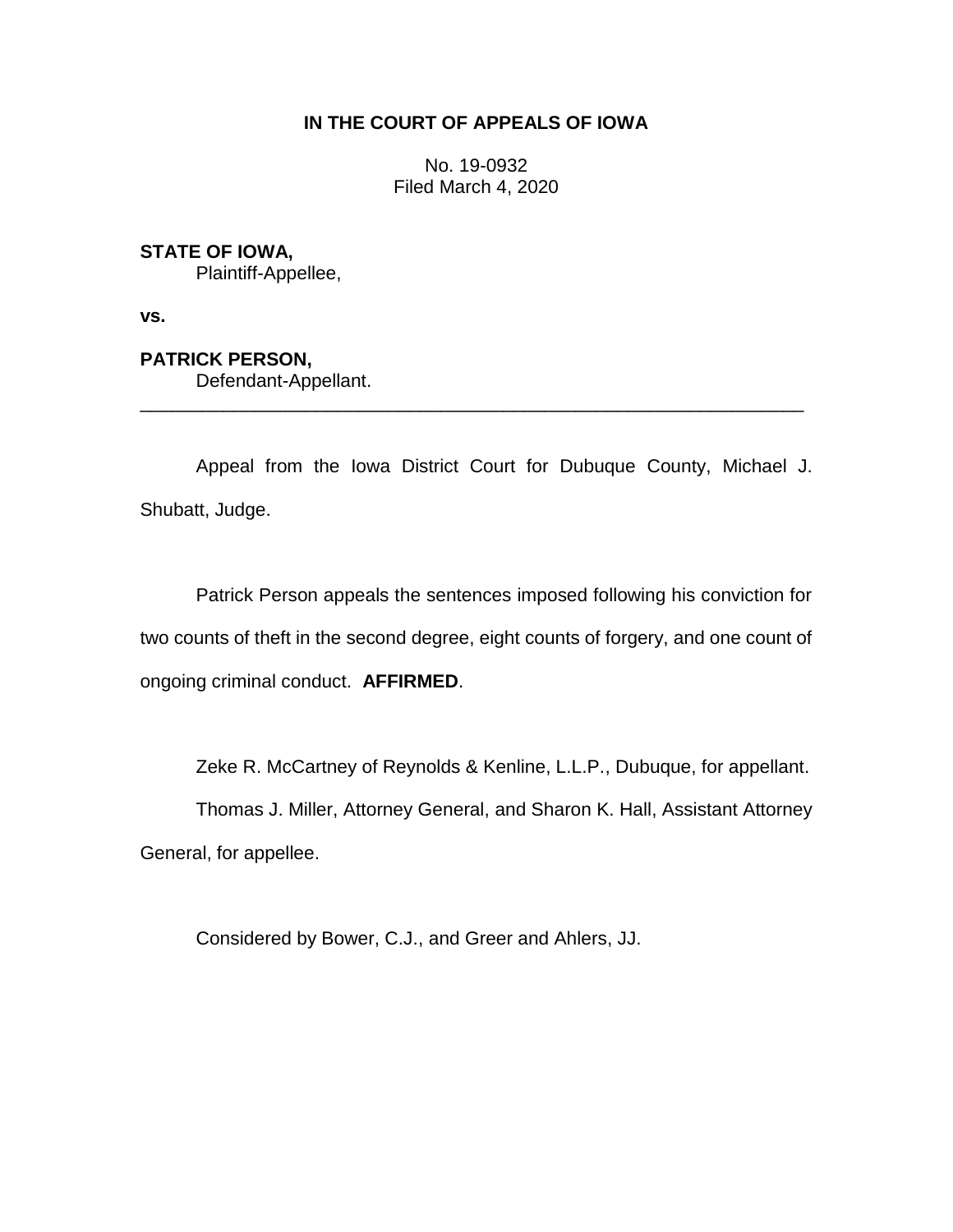#### **AHLERS, Judge.**

After pleading guilty to eleven felony charges, Patrick Person requested deferred judgments at the time of sentencing. The district court denied the request and adjudicated Person guilty of all eleven charges. In spite of the suspension of the prison sentences imposed, Person appeals, claiming the district court abused its discretion by not granting his request for deferred judgments.

Person pleaded guilty to two counts of theft in the second degree in violation of Iowa Code sections 714.1(6) and 714.2(2) (2018) and eight counts of forgery in violation of Iowa Code section 715A.2(2)(a). Each charge is a class "D" felony. He also pleaded guilty to ongoing criminal conduct in violation of Iowa Code section 706A.2(4), a class "B" felony.

The charges stem from a scheme undertaken by Person over the course of a thirty-one-day period. The scheme involved Person: (1) cashing checks drawn on the account of a separate business entity co-owned by Person when Person knew there was insufficient money in the account to cover the checks; (2) depositing checks in his personal account that were drawn on the business account of the entity owned by Person followed by Person immediately withdrawing cash from the personal account while knowing that the deposited checks would not be honored; and (3) creating and cashing fictitious payroll checks purporting to be drawn on three business entities with which Person had no affiliation and which did not authorize the checks.

At the sentencing hearing, the State recommended adjudication of guilt on all charges, with the sentences to be served concurrently to each other and the terms of incarceration suspended. This recommendation echoed that set forth in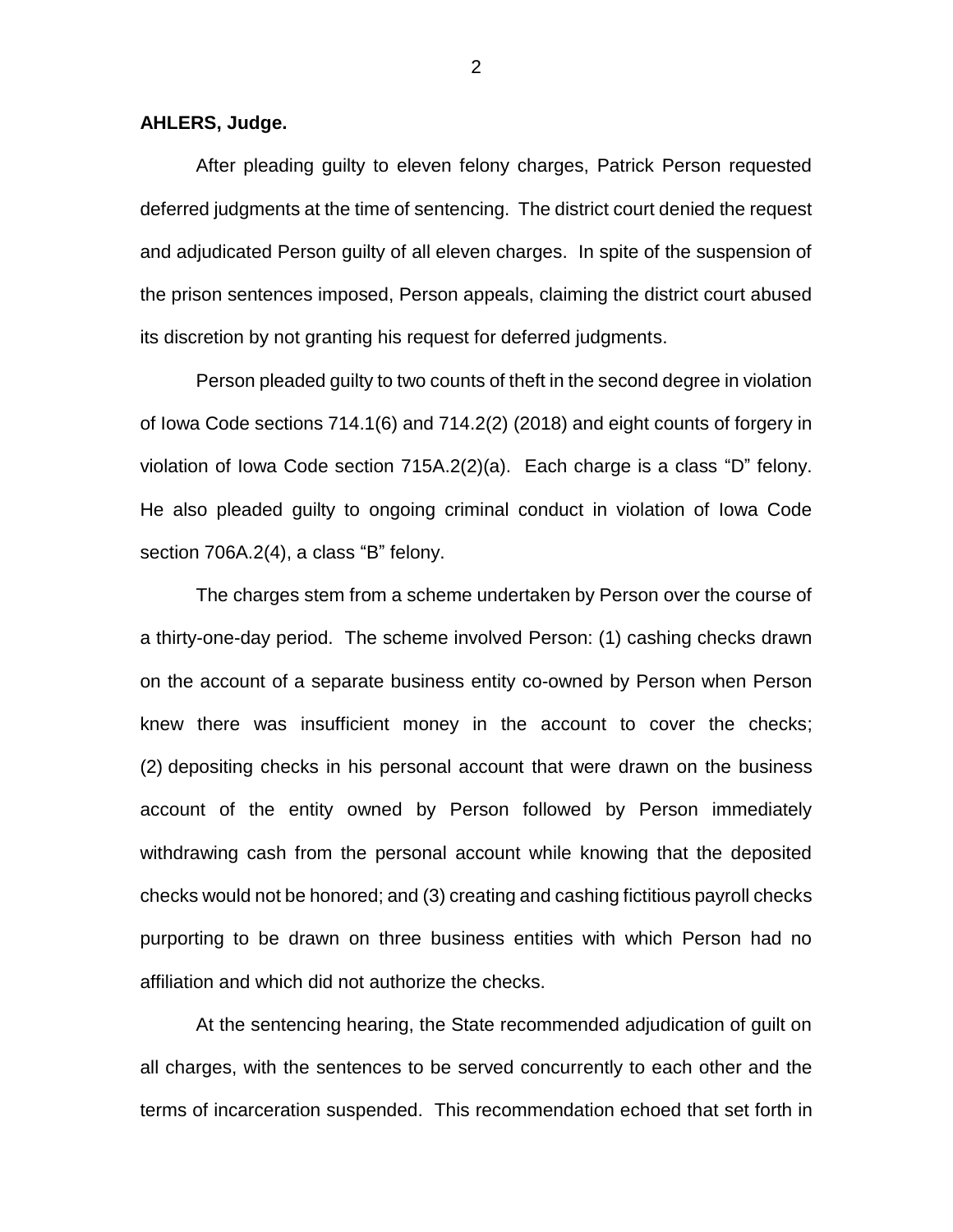the presentence investigation report (PSI). Person, on the other hand, recommended deferred judgments on all charges.

The district court followed the recommendation of the State and the PSI author, adjudicating Person guilty of all eleven charges, imposing five-year prison sentences for each theft and forgery charge and a twenty-five-year prison sentence for the ongoing criminal conduct charge. The prison sentences were ordered to be served concurrently, but the sentences were suspended. Person claims the district court abused its discretion in not granting his request for deferred judgments.

We review sentencing decisions for correction of errors at law. *State v. Letscher*, 888 N.W.2d 880, 883 (Iowa 2016). "[T]he decision of the district court to impose a particular sentence within the statutory limits is cloaked with a strong presumption in its favor, and will only be overturned for an abuse of discretion or the consideration of inappropriate matters." *State v. Formaro*, 638 N.W.2d 720, 724 (Iowa 2002). An abuse of discretion occurs "[w]hen the district court exercises its discretion on grounds or for reasons that were clearly untenable or unreasonable." *State v. Thompson*, 856 N.W.2d 915, 918 (Iowa 2014).

In support of his request for deferred judgments at the sentencing hearing, Person gave an allocution that included his explanation of why he committed the crimes. Person claimed that he and a business partner opened a business and the business closed after approximately two months. He claimed his business partner made false deposits into the business bank account to make it look to Person like there was money in the account. Payroll checks were issued to employees by Person. According to Person, when the payroll checks bounced, he

3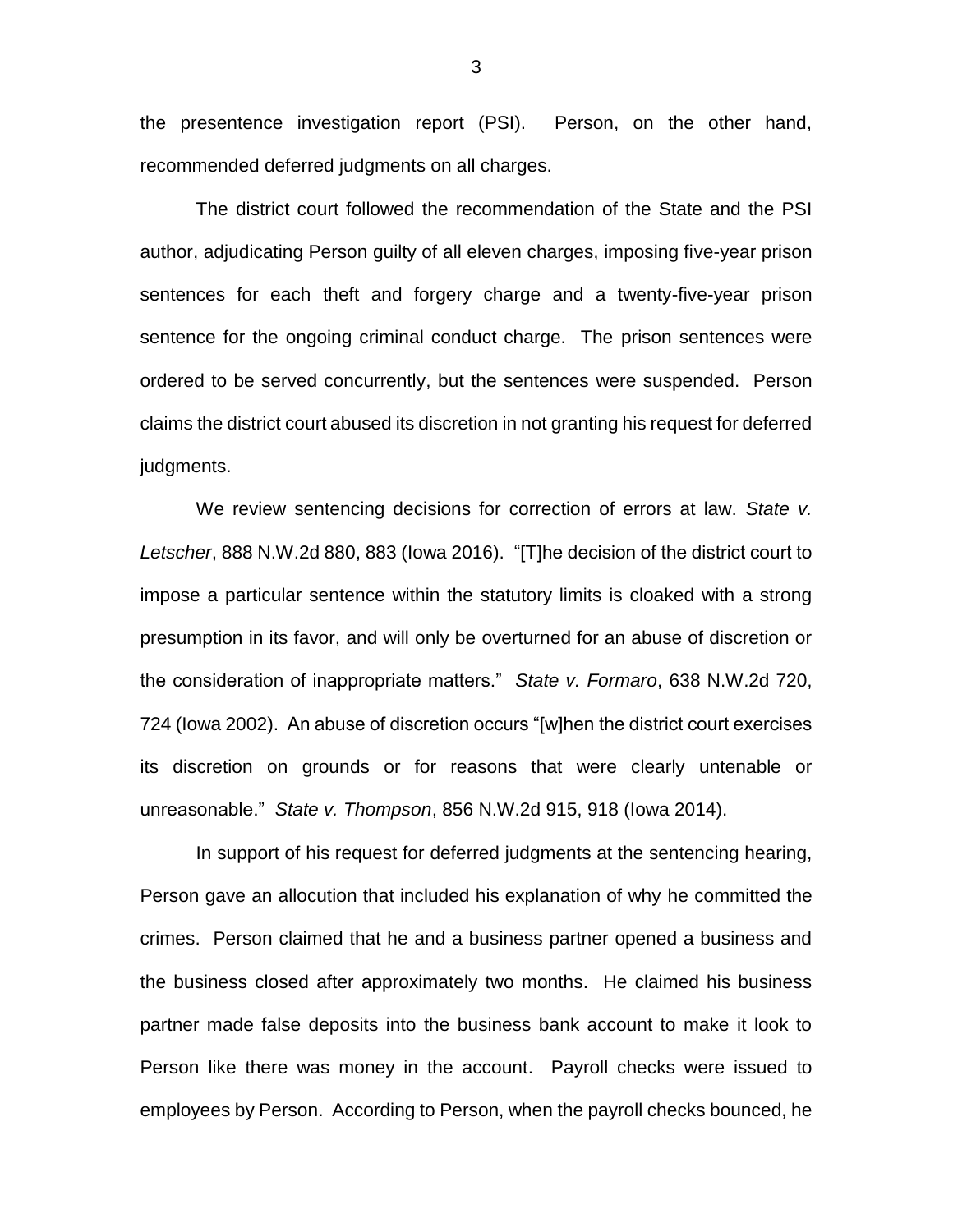wrote checks to himself, cashed them, and gave the cash to the employees to satisfy the payroll obligations of the business.

Person's brief generally repeats the arguments made at the time of sentencing, setting forth the reasons why Person believes deferral of judgment was appropriate. Person's argument relies heavily on the explanation given by Person during his allocution. As the State accurately notes, there is no corroboration of Person's version of events. Even if his story is true, it is not clear how satisfying his business's payroll obligations by stealing from multiple other businesses where he cashed the checks or made fraudulent deposits makes him any less culpable for his crimes. Just as importantly for purposes of the issue on appeal, he fails to persuasively articulate how the district court's rejection of his arguments in favor of deferred judgments constituted an abuse of discretion. In rejecting Person's arguments, the district court gave the following explanation for the sentences imposed:

I did have an opportunity, even before we came in, to review this case at some length, look over the presentence investigation. And it's true that Mr. Person did have a prior deferred judgment for a domestic abuse assault causing bodily injury back in 2010. That does not disqualify him from receiving a deferred judgment. It's a factor the Court can take into consideration. Frankly, the Court doesn't give it a lot of weight in the determination here. It has some significance.

The only other things that I see in the last eight years are some driving offenses, a couple of failure to maintain control, and then we get to the present offenses.

The biggest issue that I have in terms of a deferred judgment on the present offense is not the prior deferred judgment that was entered but the fact that this was part of a plan or a scheme that took place over time. It wasn't a singular, impulsive decision that a person stacked in the heat of the moment and did something wrong. It goes beyond making bad business decisions. People do that all the time, get into businesses that they can't afford, or even if they can afford, the circumstances change and they're not able to continue.